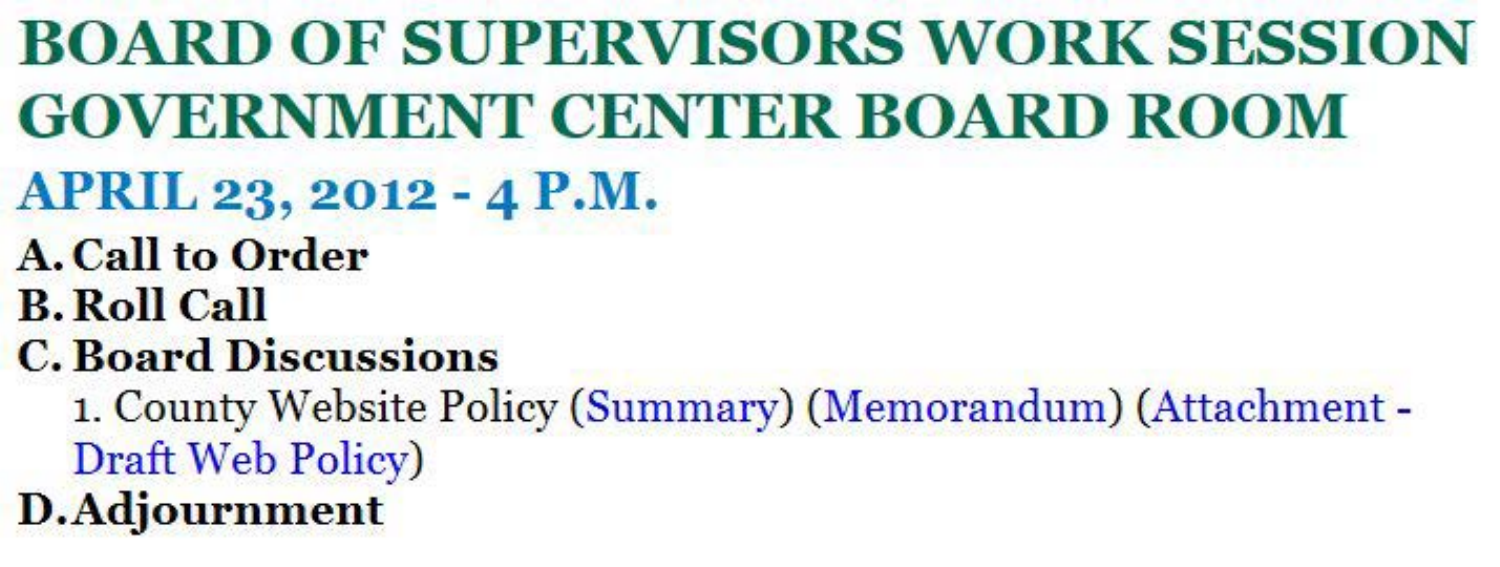# **MEMORANDUM COVER**

**Subject:** Draft Web Policy

### **Action Requested:** No action required.

**Summary:** At the request of the Board, staff has drafted a policy for the County's website. The attached draft web policy was developed by staff from Information Resources Management (IRM), Communications, and the County Attorney's office.

**Fiscal Impact:** N/A

**FMS Approval, if Applicable:** Yes  $\Box$  No  $\Box$ 

**Assistant County Administrator** 

Doug Powell \_\_\_\_\_\_\_

# **Attachments:**

- 1. Memorandum
- 2. Draft Web Policy

Webpolicy\_cvr

**County Administrator** 

Robert C. Middaugh \_\_\_\_\_\_\_

# **WORK SESSION**

**Date:** April 23, 2013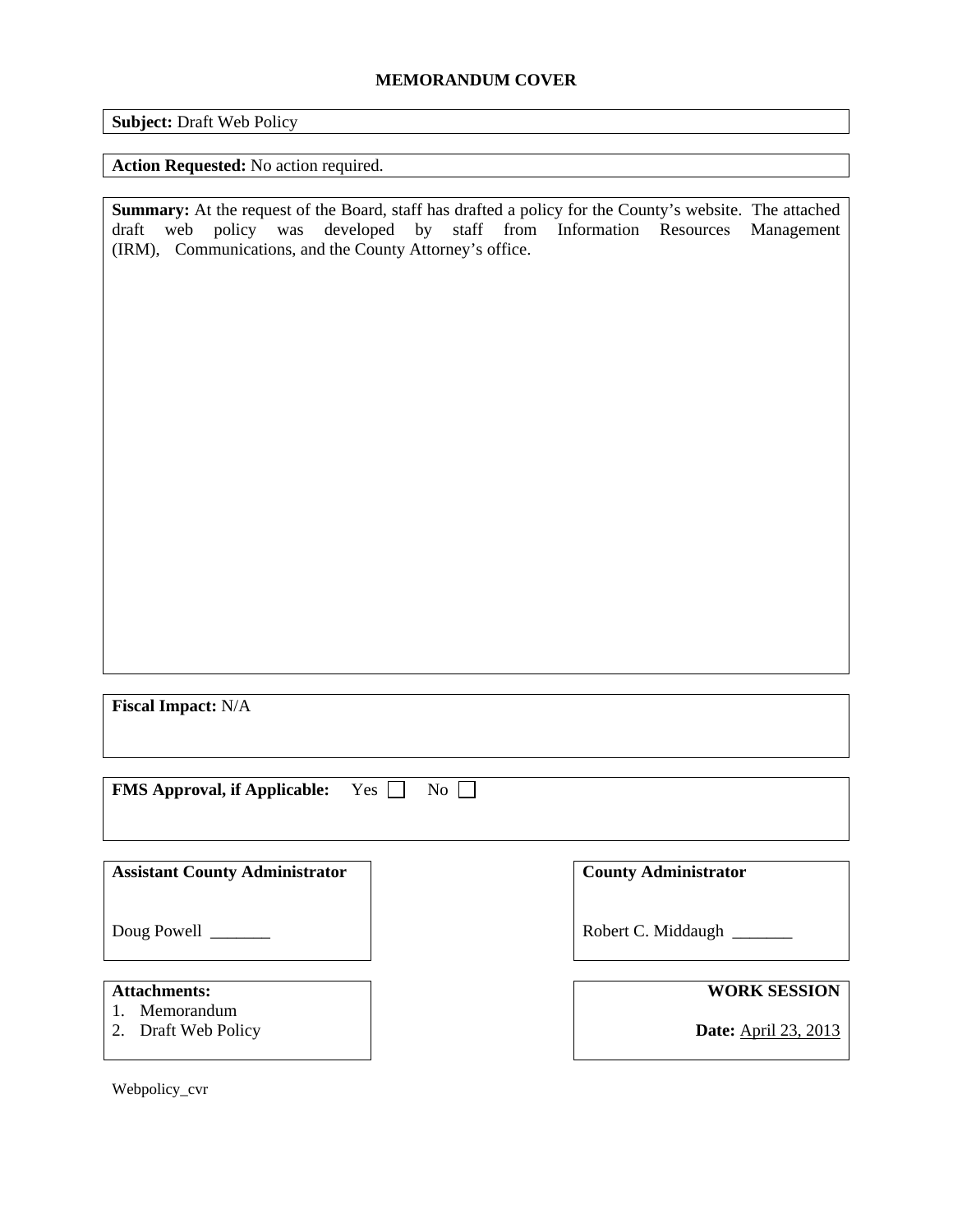### **M E M O R A N D U M**

DATE: April 23, 2013

TO: The Board of Supervisors

FROM: Robert C. Middaugh, County Administrator

SUBJECT: Draft Web Policy

At the request of the Board, staff has drafted a policy for the County's website. The attached draft web policy was developed by staff from Information Resources Management (IRM), Communications, and the County Attorney's office.

No action is required at this time. Staff expects to receive guidance from the Board to assist in formulating the final version of the County's web policy.

Robert C. Middaugh

RCM/nb Webpolicy\_mem

Attachment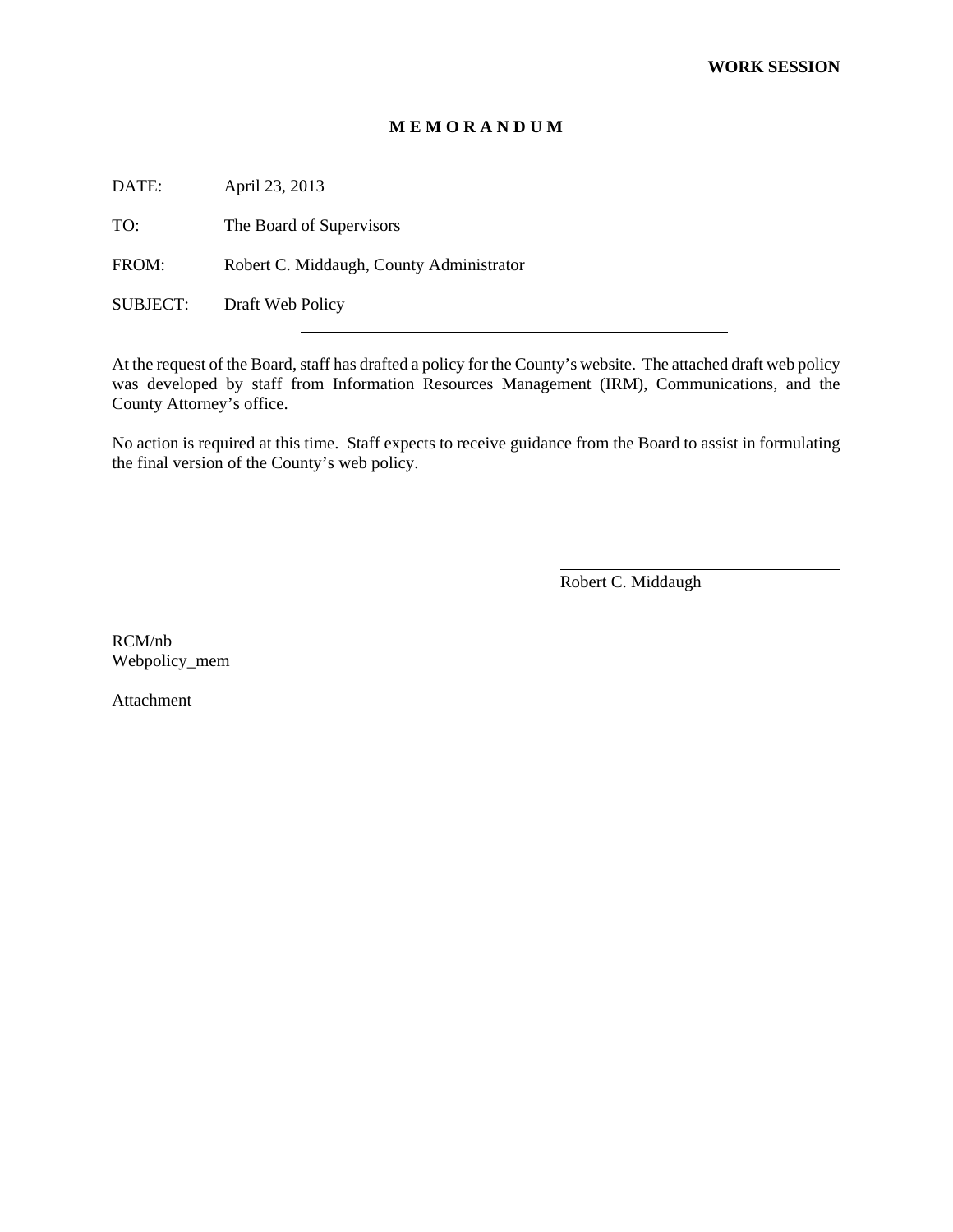# James City County's Website Guidelines and Linking Policy

#### **James City County (JCC) Website guidelines**

As a registered DotGov domain holder, JCC's government website is bound by the guidelines set forth by the U.S. Government's General Services Administration. In the interest of open government, the Board of Supervisors has determined that citizens would benefit from a written policy that clarifies JCC web guidelines in accordance with DotGov mandates. As a registered DotGov domain user, the JCC government website is bound by the guidelines and sections under Federal policy set forth by the U.S. Government's General Services Administration and the JCC Board of Supervisors. The JCC government website:

- is used solely for the operation of government;
- is not used for any political promotion, including, but not limited to campaigning, links to political sites, party names or the use of political acronyms;
- is not a public forum for expression of opinion or advocacy of issues;
- does not allow obscene images, inappropriate sexually oriented material, or illegal material to be displayed or sent to system users; and
- does not allow advertising of private goods or services.

Information about DotGov internet domains is found on the [GSA website.](https://www.dotgov.gov/portal/web/dotgov/policy)

#### **Links to External Websites**

Display or use of external website links is at the discretion of JCC and does not imply endorsement of external organizations, or their products or services. JCC does not guarantee the timeliness, accuracy, relevance, or completeness of information found on linked, external websites. Additionally, JCC does not guarantee that external websites comply with applicable Federal, State, or local laws.

The JCC government website will not display links or references to websites that advocate for specific issues, or are political in nature (including, but not limited to, those that promote a political candidate, a political party, or are operated by a campaign, political action committee, or any other campaign entity).

JCC may provide links to relevant government information or public/private sector partnerships that meet JCC evaluation criteria. JCC may remove or deny links to external websites that no longer meet JCC evaluation criteria or content needs.

#### **Evaluation Criteria**

External links on the JCC government website must meet all of the following criteria: